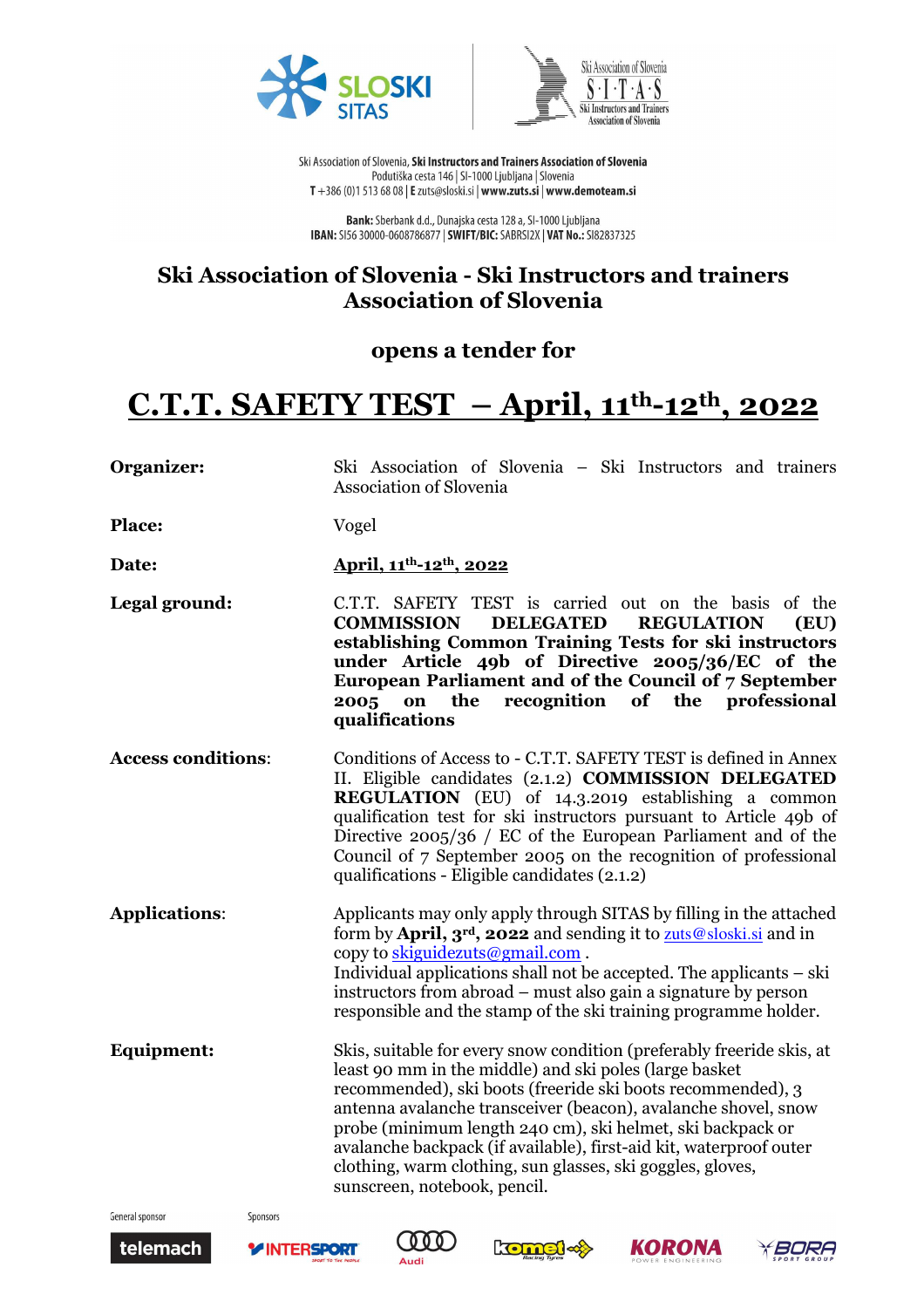



Participation to the test will not be allowed without the complete avalanche and safety equipment.

- **Introductory meeting:** All accepted candidates will be informed of the place and time of the introductory meeting.
- **Test structure:** The Safety Test shall be composed of two parts including five compulsory modules, each of which is subject to individual evaluation. The Safety Test shall assess the safety-related knowledge and skills of the candidates by means of a theoretical exam and a practical exam. If a candidate fails one or more of these modules or if the Safety Test does not include all of the modules, they must re- sit the test in its entirety. The content of the various modules is set out below.

### **The theoretical exam**

Make an emergency call in the language of the host country to the local rescue services after an avalanche accident'. The theoretical exam shall be successfully completed, where the emergency call has been made to rescue services in a clear and comprehensible manner and by providing accurate information enabling them to perform their duties.

### **The practical exam**

The practical exam for off-piste skiing consists of three teaching modules focusing on group leadership and a module comprising the search for and rescue of two persons buried under an avalanche. The practical exam must be taken in one of the official languages of the Member State where the test takes place. The three modules on group leadership shall each last 15 minutes in addition to 15 minutes preparation time. These teaching modules shall be successfully completed, where at least 75 % of the exercises have been performed satisfactorily.

Complete information about the test can be found in the DELEGATED COMMISSION REGULATION (EU) 2019/907 (https://eur-lex.europa.eu/legalcontent/EN/TXT/?uri=uriserv:OJ.L\_.2019.145.01.0007.01.ENG)

**Fees:** €180,00 (VAT included) per foreign applicant, paid to the bank account of SITAS, Podutiška cesta 146, SI - 1000 Ljubljana, **IBAN: SI56 3500 1000 2113 542 SWIFT/BIC koda: BFKKSI22XXX (BKS banka d.d., Verovškova ulica 55a,** 

**1000 Ljubljana)**, latest by **April 6th 2022**  Accommodation, skipass and food are not included. All candidates will be informed about possible accommodation and ski pass special offer.

**Results: Results Results** will be announced after their analysis at the meeting point, all candidates will be informed about the results also by email .

General sponsor





Sponsors







BORA